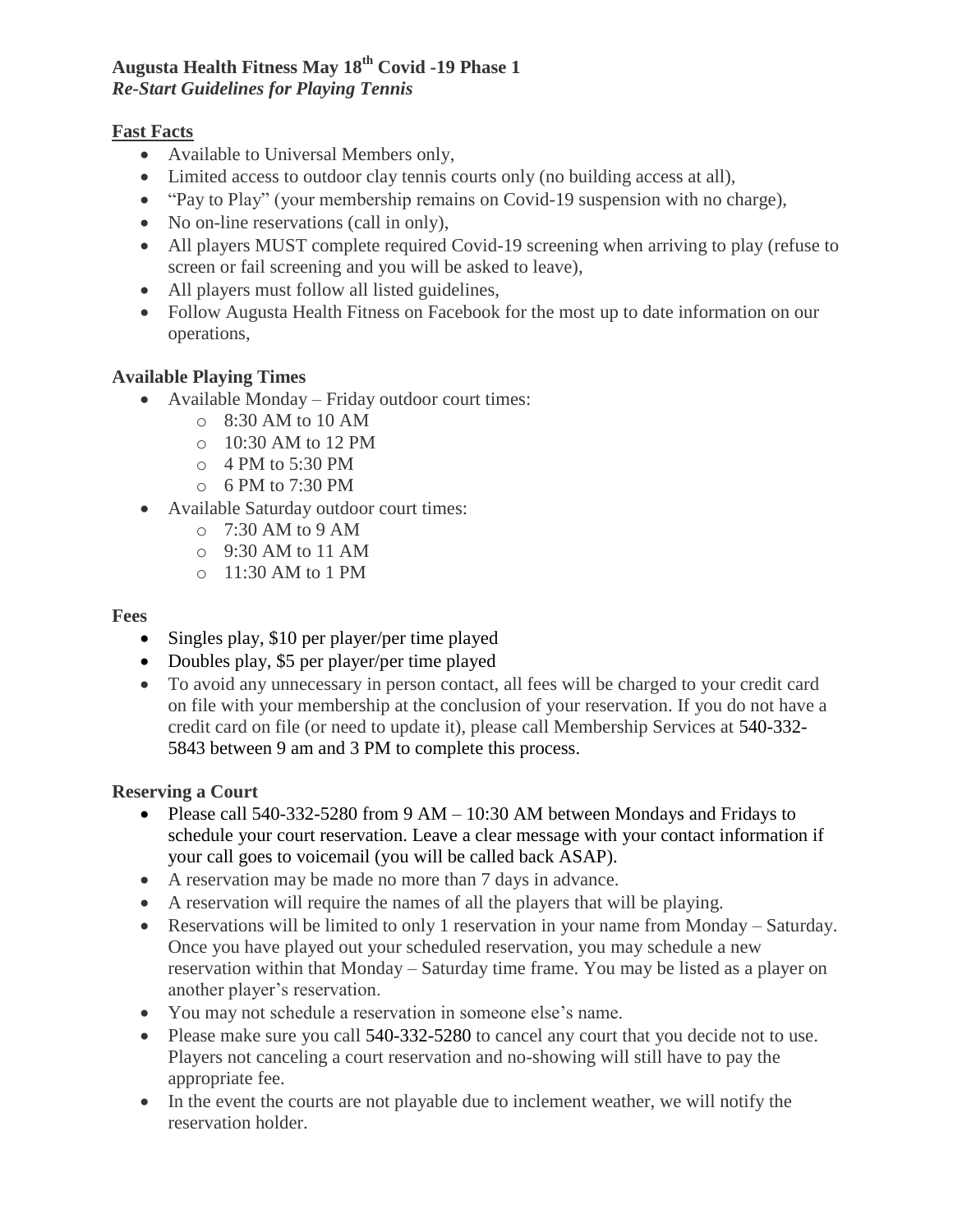# **Before You Play**

- You will not have access to our building at this time which means there will be no restroom facilities available. We know this is a big inconvenience but these are the guidelines we have at this time. Please plan accordingly before you arrive.
- Be aware that you will be Covid -19 screened (temperature check and screening questions) when you check-in each time you play. Not passing or declining the screening means that we will ask you to leave campus immediately.
- You will be required to hand sanitize (sanitizer supplied by us) when checking-in.
- The USTA Medical Advisory Group highly recommends players ease their way back into play. Given the layoff from playing, players will be more susceptible to under-training, over-use and other injuries. Please don't overdo it when you return to play.
- Try to arrange to play only with family members or others who live in your household or with individuals who are considered to be low risk.
- Do not come to the facility if you:
	- o Are exhibiting any symptoms of the coronavirus: mild to severe respiratory illness with fever, cough and difficulty breathing, or other symptoms identified by the CDC.
	- o Have been in contact with someone with COVID-19 in the last 14 days.
	- o Are a vulnerable elderly individual and/or an individual with serious underlying health conditions, including high blood pressure, chronic lung disease, diabetes, obesity, asthma and those whose immune system is compromised such as by chemotherapy for cancer and other conditions requiring such therapy.

### **Preparing to Play**

- Wash your hands with a disinfectant soap and water (for 20 seconds or longer), or use a hand sanitizer if soap and water are not readily available, before going to the court.
- Clean and wipe down your equipment, including racquets and water bottles.
- Do not share racquets or any other equipment such as wristbands, grips, hats and towels.
- Bring a full water bottle (we will not be providing water on court).
- Use new balls and a new grip, if possible.
- Consider taking extra precautions such as wearing gloves.
- If you need to sneeze or cough, do so into a tissue (bring your own) or upper sleeve.
- Avoid touching facility fixtures when you arrive.

### **Facility Arrival**

- Do not arrive more than 10 minutes before you scheduled playing time.
- Park in our back parking lot (clay court side of our building).
- It is recommended that you wear your own mask until you have cleared screening and arrive at your court.
- Come to the glass door back entrance of the building for screening and check-in.
- Please adhere to the social distancing spacing marks on the ground.
- After completing pre-screen and check-in, proceed directly to your assigned court avoiding close contact with anyone you may encounter on the way.
- If you need to secure tennis playing gear from a rented locker prior to your first time at our facility to play, please contact Coach Chad at [creed@augustahealth.com](mailto:creed@augustahealth.com) or 540-332- 5280 at least 36 hours before you play to schedule securing you items. Be sure to request